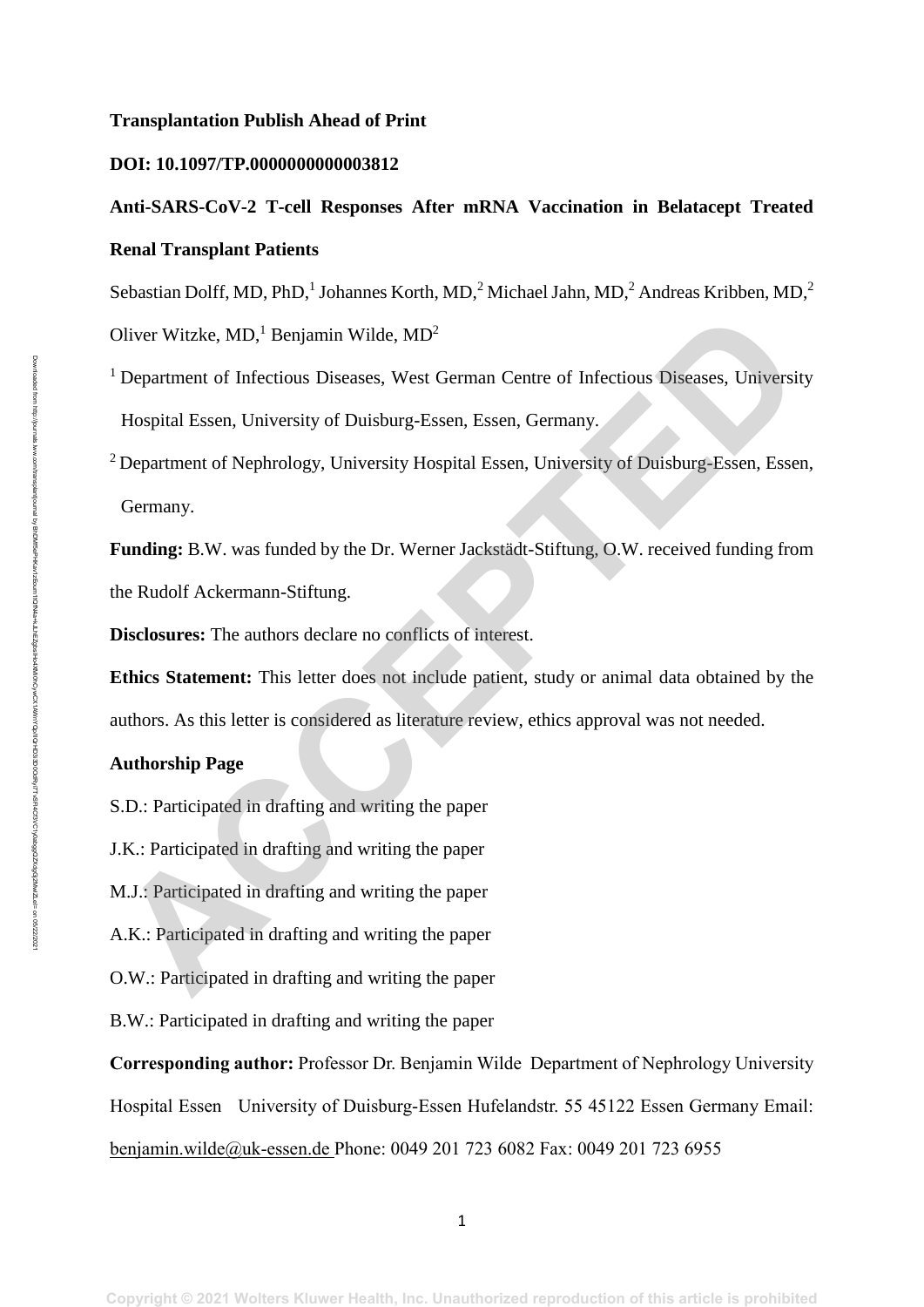Dear Editor,

We read with interest the recent letter by Dr. Chavarot and colleagues on the humoral and Tcell responses after 2 injections of mRNA vaccine in kidney transplant recipients.<sup>1</sup> The authors reported a low sero-conversion rate at days 60 and a T-cell response in only 30.4% of the patients measured. Importantly, the T-cell response was measured by IFNγ-EliSpot after stimulation with overlapping peptide pools for SARS-CoV-2 spike protein. We would like to further discuss the determination of the T-cell response as it has important implications for the interpretation of the findings.

The safety and efficacy of mRNA vaccines has been demonstrated in numerous clinical studies and in most of these studies, vaccine-specific T-cell responses were reported.<sup>2-4</sup> In these studies, next to IFNγ EliSpot, T-cells were detected in addition by flow cytometry to characterize the cytokine profile. Sahin and colleagues found in a Phase I/II study that BNT161b1 elicited a strong Th1 response.<sup>3</sup> In most of the experimental groups, IL-2 producing T-cells dominated over IFNγ producing T-cells or even IFNγ**<sup>+</sup>** IL-2**<sup>+</sup>**T-cells. A similar observation was made in a phase I/II trial on BNT162b2 as reported in preprint by Sahin and colleagues.<sup>4</sup> In a Phase I study on the mRNA-1273 vaccine, Anderson and colleagues demonstrated that vaccine-specific T-helper-cell responses measured on day 43 were of the Th1 type.<sup>2</sup> However, the IL-2 response by T-helper-cells was greater than the IFN $\gamma$  response but lower than the TNF $\alpha$  response.<sup>2</sup> This effect was consistent over 2 different age groups ranging from 56-70 years of age and  $\geq$ 71 years of age. Thus, vaccine-specific T-cell responses are not restricted to IFNγ producing Th1 cells. We would like to point out that the lack of T-cell response reported by Dr. Chavarot and colleagues may not give a comprehensive information on the overall T-cell response to vaccination in renal transplant patients as an IFN $\gamma$  EliSpot was the only read-out.<sup>1</sup> IL-2 or TNF $\alpha$ single positive T-helper-cells are not detected in this assay but usually evolve after vaccination in healthy persons. Thus, renal transplant patients may well harbor vaccine-specific T-cell immunity upon vaccination. Additionally, it remains unclear whether the impaired Th1 stimulation with overlapping peptide pools for SARS-CoV-2 spike protein. We would like<br>further discuss the determination of the T-cell response as it has important implications for the<br>further discuss the determination of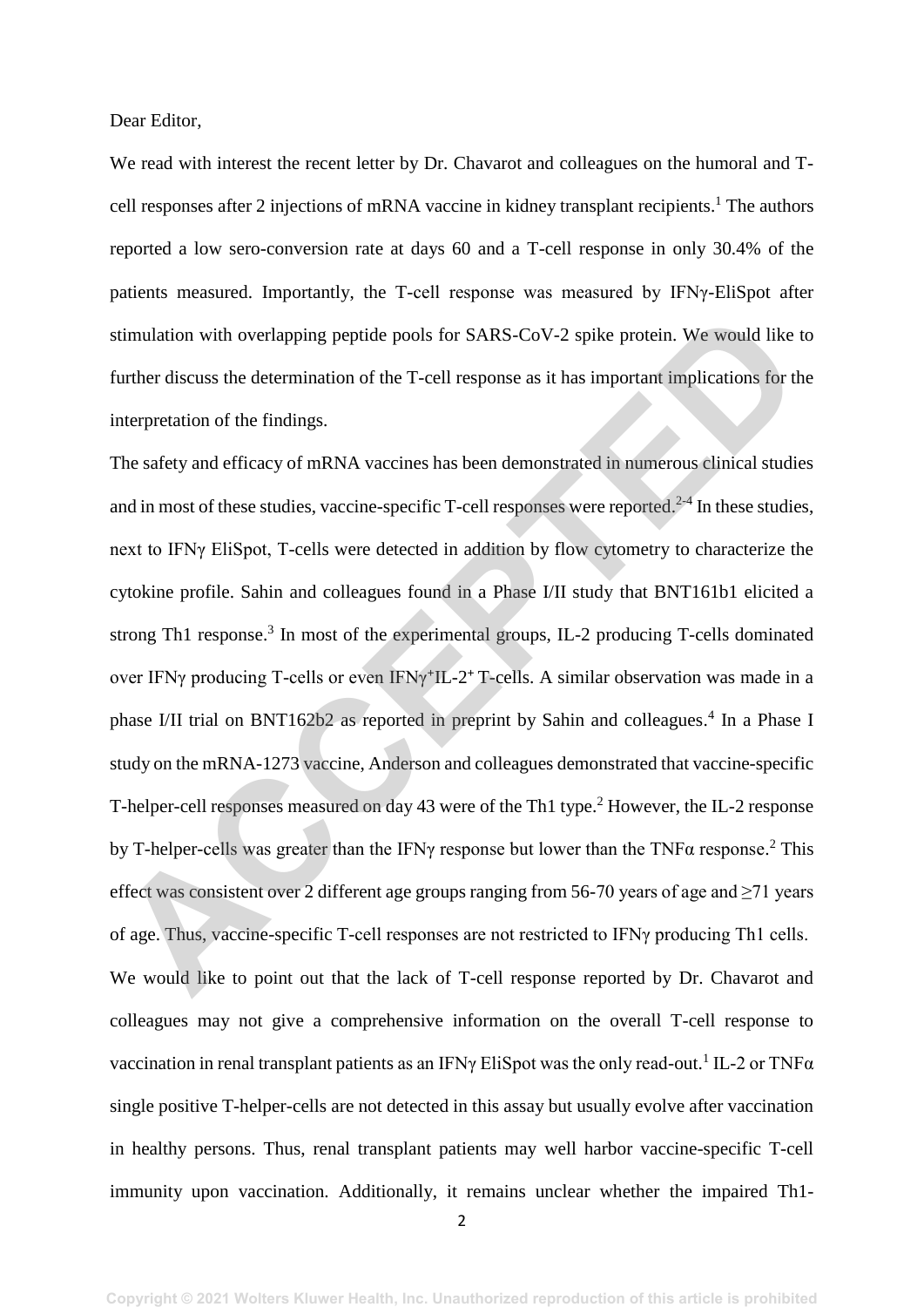response is a mainly belatacept dependent effect as suggested by the authors. From our point of view this is not exclusively related to the inhibition of costimulation but to the high grade immunosuppressive regimen after kidney transplantation.

In summary, the measurement of vaccine-specific T-cell responses is complex and a comprehensive characterization of vaccine-specific T-cell responses is necessary to draw conclusions on the immunogenicity of BNT162b2 in renal transplant patients. Nevertheless, the present study provides substantial evidence that vaccine responses in kidney transplant patients should be monitored and individualized vaccination strategies might be needed in this vulnerable cohort. conclusions on the immunogenicity of BNT162b2 in renal transplant patients. Nevertheless, the present study provides substantial evidence that vaccine responses in kidney transplant patient behold be monitored and individu